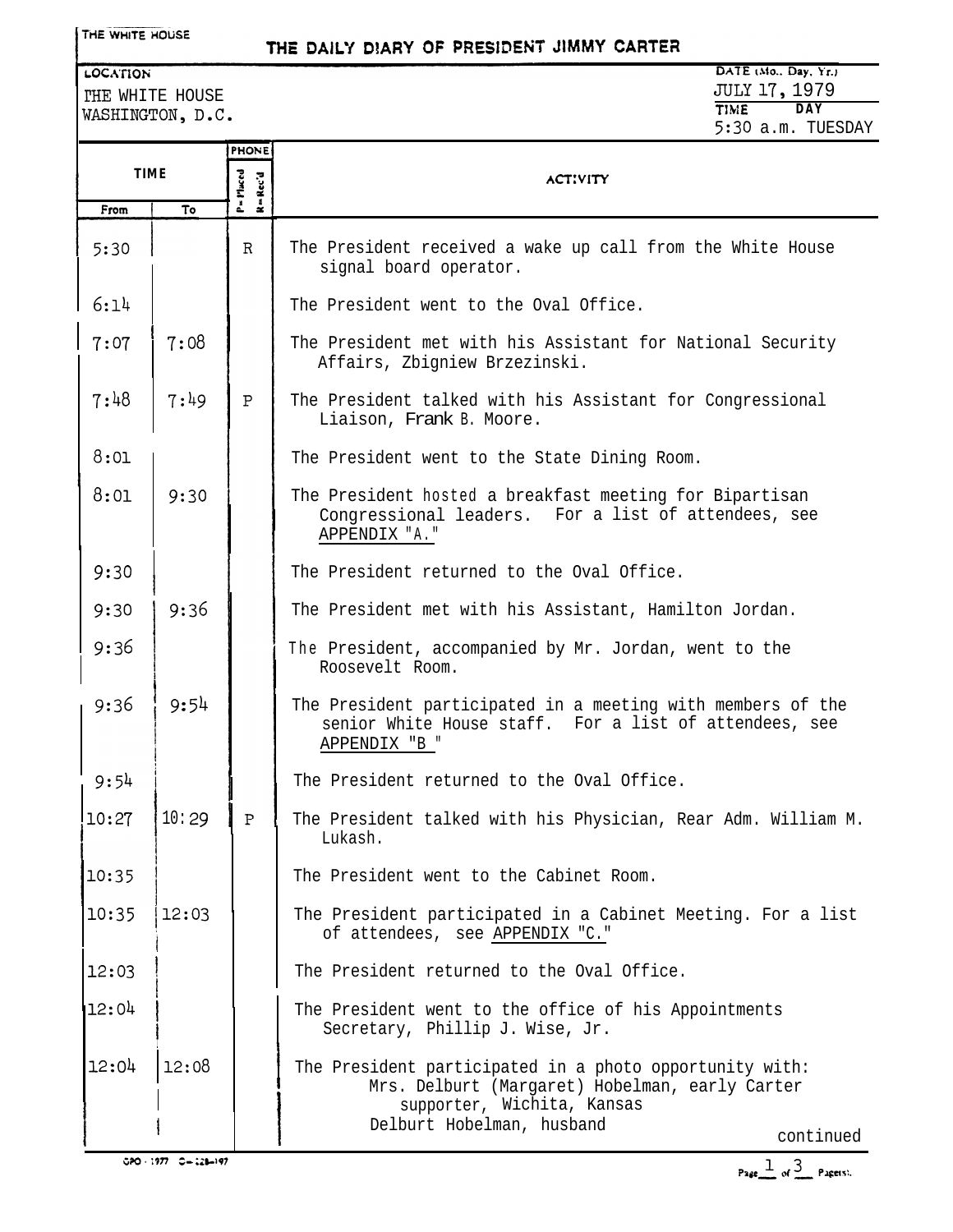| <b>LOCATION</b>              | THE WHITE HOUSE              |                       | DATE (Mo., Day, Yr.)<br>JULY 17, 1979                                                                                                                                                                                                                    |  |  |
|------------------------------|------------------------------|-----------------------|----------------------------------------------------------------------------------------------------------------------------------------------------------------------------------------------------------------------------------------------------------|--|--|
|                              | WASHINGTON, D.C.             |                       | <b>TIME</b><br><b>DAY</b><br>12:04 p.m. TUESDAY                                                                                                                                                                                                          |  |  |
|                              |                              | <b>PHONE</b>          |                                                                                                                                                                                                                                                          |  |  |
|                              | <b>TIME</b>                  |                       | <b>ACTIVITY</b>                                                                                                                                                                                                                                          |  |  |
| From                         | To                           | P=14ed<br>$R = Rec'd$ |                                                                                                                                                                                                                                                          |  |  |
|                              |                              |                       | continued                                                                                                                                                                                                                                                |  |  |
|                              |                              |                       | Wilda Kreutzer, family of Mr. and Mrs. Hobelman<br>Robert Kreutzer, son<br>Kim Kreutzer, daughter                                                                                                                                                        |  |  |
| 12:08                        |                              |                       | The President returned to the second floor Residence.                                                                                                                                                                                                    |  |  |
| 12:20                        |                              |                       | The President had lunch with:<br>The First Lady<br>Bishop William R. Cannon, Bishop, United Methodist<br>Church, Atlanta, Georgia<br>Rev. Charles L. Houston, Jr., Minister, Plains<br>Methodist Church, Plains, Georgia<br>Mrs. Charles L. Houston, Jr. |  |  |
| 1:00                         |                              |                       | The President returned to the Oval Office.                                                                                                                                                                                                               |  |  |
| 1:00                         | 1:20                         |                       | The President met with Mr. Jordan.                                                                                                                                                                                                                       |  |  |
| 1:30<br>1:30<br>1:30<br>2:05 | 2:35<br>2:35<br>1:50<br>2:35 |                       | The President met with:<br>Mr. Jordan<br>Joseph L. "Jody" Powell, Press Secretary<br>Stuart E. Eizenstat, Assistant for Domestic Affairs<br>and Policy<br>Patrick J. Caddell, President of Cambridge Survey,                                             |  |  |
| 2:10                         | 2:22                         |                       | Cambridge, Massachusetts<br>The First Lady                                                                                                                                                                                                               |  |  |
| 2:08                         |                              | Ρ                     | The President telephoned the First Lady. The call was not<br>completed.                                                                                                                                                                                  |  |  |
| 2:56                         | 2:58                         | $\, {\bf p}$          | The President talked with Reginald H. Jones, President and<br>Chairman of the Board of General Electric Corporation,<br>Fairfield, Connecticut.                                                                                                          |  |  |
| 3:15                         | 3:20                         |                       | The President met with Mr. Jordan.                                                                                                                                                                                                                       |  |  |
| 3:35                         | 3:40                         |                       | The President met with Mr. Moore.                                                                                                                                                                                                                        |  |  |
| 3:40                         | 4:15                         |                       | The President met with Senator Howard H. Baker, Jr,<br>(R-Tennessee).                                                                                                                                                                                    |  |  |
| 4:00                         |                              | R                     | The President was telephoned by Arthur J. Snyder, Mayor of<br>North Miami Beach, Florida. Staff Assistant, Office of<br>Intergovernmental Relations Cynthia Wilks-Smith took the<br>call.                                                                |  |  |